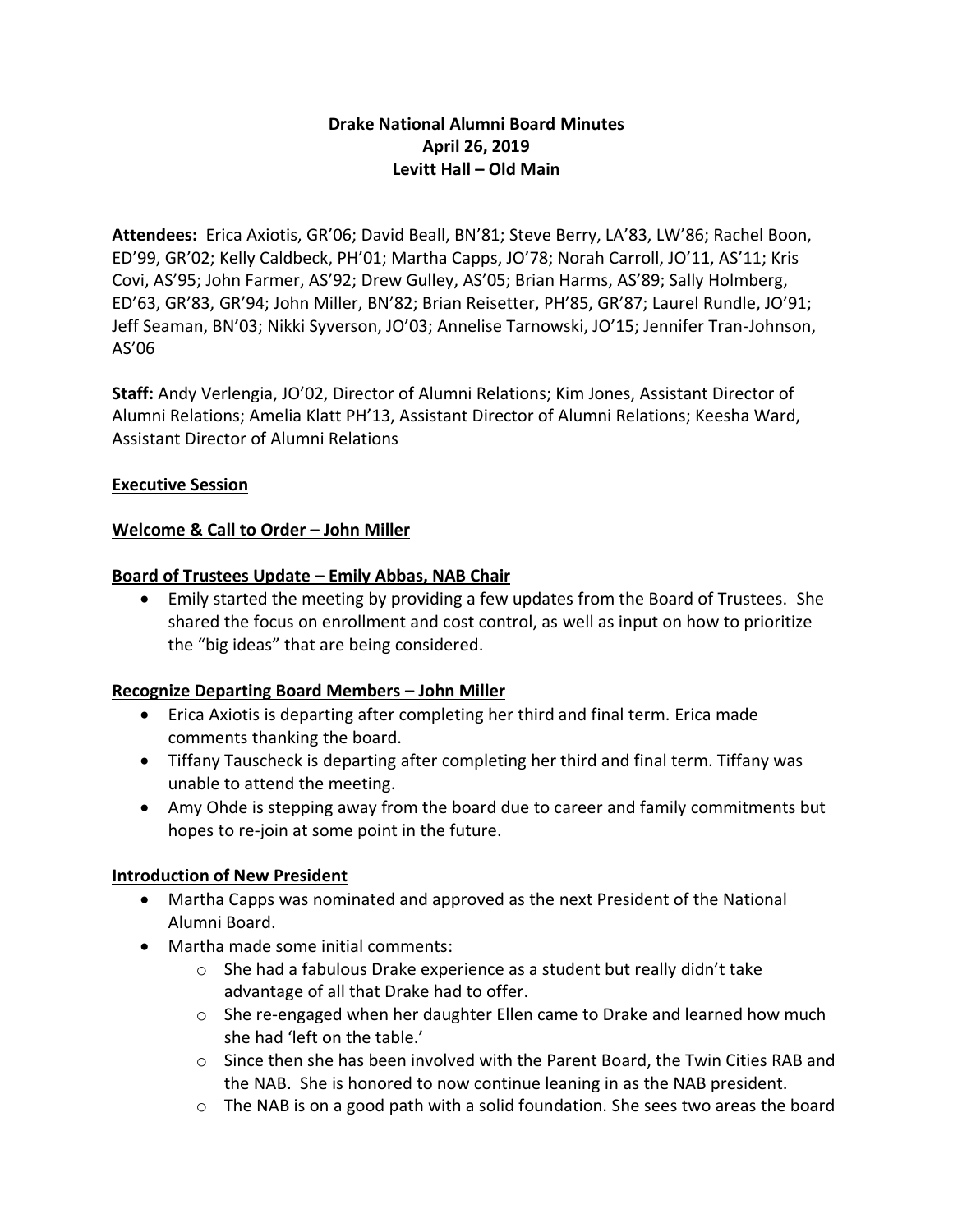can continue to grow.

- Technology alumni webinars/podcasts, mentoring digital platforms, more personalized digital communications
- One-on-one Each member can recruit two new students, hold a dinner for un-engaged alums in their area and help update Drake's database
- $\circ$  She would like to hear from the board membership with thoughts and ideas and work together and continue to help strengthen Drake. Thank you.

#### **Discussion of New Members – Steve Berry, Recognition/Nominating Committee Chair**

- The board nominated and approved Drew Engebrecht BN'02 as a new member starting at the Fall 2019 meeting. Drew is an Account Executive at Holmes Murphy and has been deeply involved in the Des Moines community thru a variety of volunteer work and board service
- With the stated goal of maintaining a board size of (26-28) Andy Verlengia and the Recognition/Nominating committee will look to identify (1) additional member to join the board for the Fall 2019 meeting.
- Andy Verlengia discussed the creation of LGBTQ+ and Black/African American Alumni Communities. Their respective presidents will attend NAB meetings as ex-officio members, similar to the Central Iowa Regional Alumni Board president.

#### **Big Ideas Update – John Miller**

- Originally (54) submissions, (50) accepted.
- Ideas scored by cross section of Big Ideas committee and divided into (7) concepts
- Theme placed into quadrant signaling bold/conventional, external/internal
- Common themes rose to the top and several had similar foundation. Board is being updated and the Big Ideas committee will present a handful of their recommendations for the board's consideration.

#### **Alumni Relations Update – Andy Verlengia, Director of Alumni Relations**

- **Staffing**
	- o Currently (2) Administrative Positions Vacant since early March
	- o Hoping to post the positions and hire replacements over the summer
	- o Assistant Director position was open from September January
	- $\circ$  Proud of the work the team has done with limited staff, continuing to move initiatives forward.
- **Alumni Engagement Score**
	- $\circ$  As of January 2019, (23.4%) of our alumni are either highly engaged, very engaged, or engaged (#1-3)
	- o Faculty/Staff Reporting Tool
	- $\circ$  Admissions Letter Writing Campaign Increased attention on volunteer activities
	- o Increased focus on volunteering in FY20
- **Admissions Support**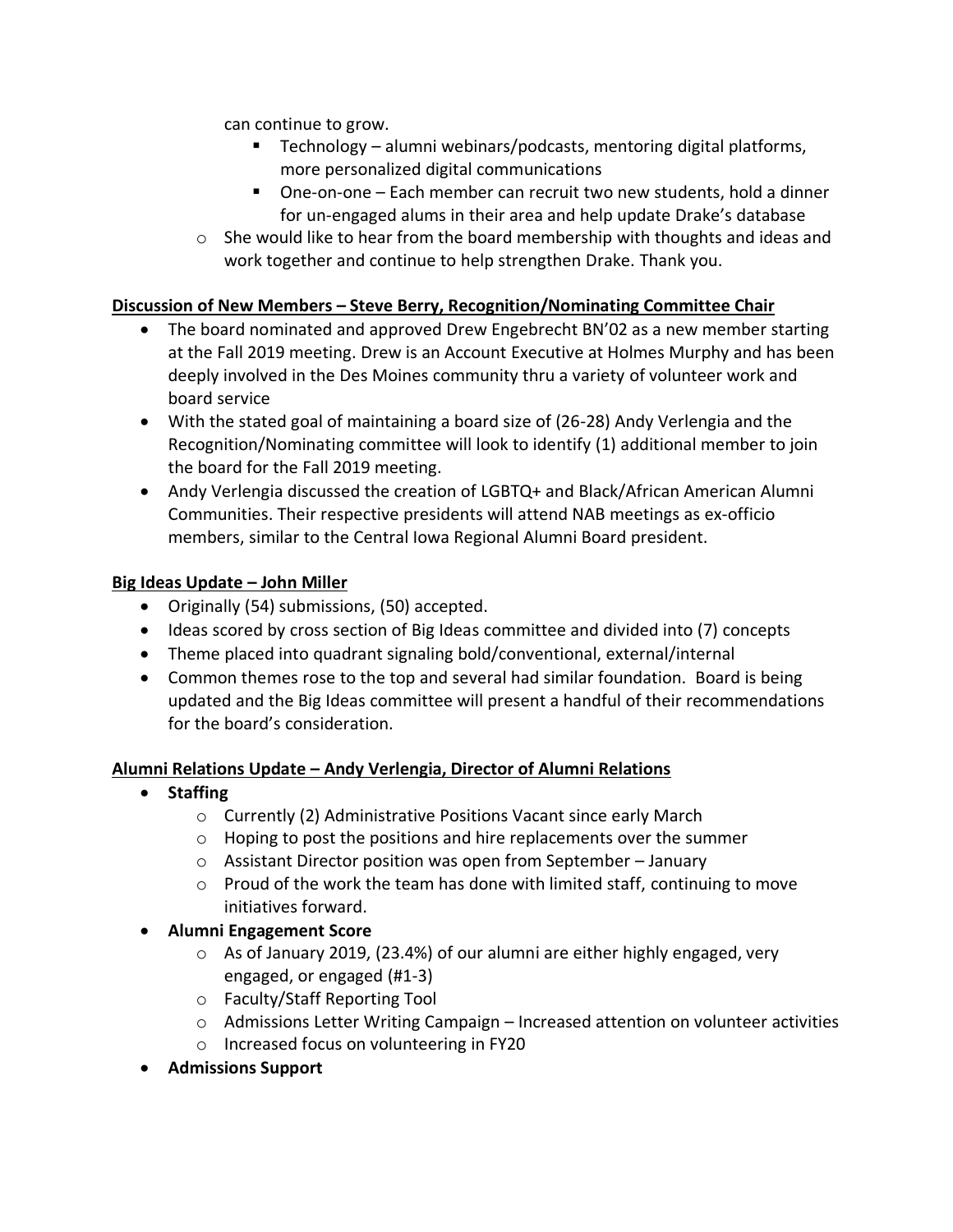- $\circ$  Executed 3rd Alumni Letter writing campaign to admitted students, which sent handwritten letters to over (1,200) students from (123) alumni volunteers.
- $\circ$  Supported (21) Admitted Student Parties, finding alumni hosts and attendees
- o Supported (2) National Alumni Scholar weekends including (45) alumni volunteers
- o Refer a Bulldog Program / Web Link
- o 1<sup>st</sup> Year Sendoff support and Legacy Breakfasts
- **RAB's**
	- $\circ$  Supporting Regional Alumni Boards in (11) cities, newly established Dallas RAB
	- o Executing signature programs including DU Good Day, Drake's national day of service, and the award winning Let's DU Lunch speakers' series currently in its 21st year. Let's DU Breakfast in Minnesota etc.

#### • **Programming Highlights**

- o Completed preparations for annual 50/60 reunion over Relays.
	- Attendance has doubled from two years ago and we will welcome (117) alumni and Guests to campus
- o Programming in association with The Drake Relays including affinity reunions, National Alumni Awards, 50/60-year reunion, young alumni brunch, and All-Alumni Tent Party.
- o **Relays App** Alumni Events & Notifications
- $\circ$  Organizing outreach to diverse alumni populations including establishment of Black/African American and LGBTQ+ Alumni Communities & Reunions
	- Held initial Black/African American alumni Happy Hour in downtown Des Moines
	- Focused on increased interaction and content on the Black/African American Facebook page
	- Held multi-cultural panel which invited (6) alumni of color to speak with current students around race and their Drake experience (SAA Event)

#### • **Communications & Marketing**

- o Created/Distributed 2<sup>nd</sup> Issue of Blue Alumni Insider (Formally Magazine)
- o Re-design of website ongoing (Hoping for early summer completion)
- o Increased social media presence
- $\circ$  Looking to continue tightening messaging across platforms and driving alumni behavior. Example of Farmer story and Referral program.

#### **All-In Update/Annual Fund Update – Pam Pepper, Assistant VP of University Advancement**

- **All In**
	- o Pam thanked the board for all their help during All In.
	- o Results from this year are \$517,434 from 1,680 donors
	- $\circ$  Pam shared the results for all 6 years of the All In (24 hour giving campaign):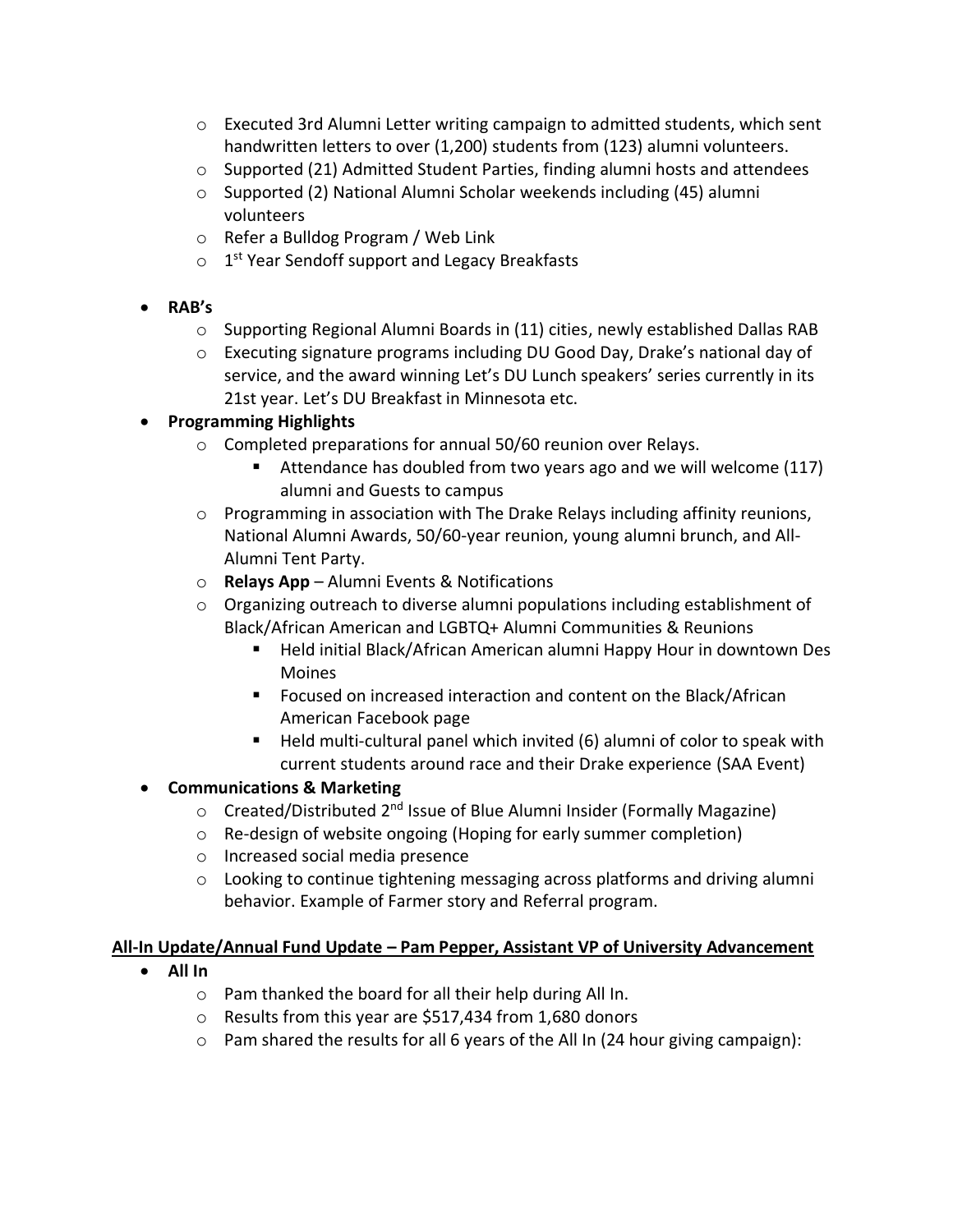| ALL IN TOTALS    | 2014        | 2015        | 2016        | 2017         | 2018         | 2019         |
|------------------|-------------|-------------|-------------|--------------|--------------|--------------|
| Dollars Raised   | \$53,972.54 | \$93,100.43 | \$89,277.74 | \$150,885.66 | \$282,261.95 | \$517,434.00 |
| Number of Donors | 312         | 280         | 433         | -852         | 1,250        | 1,680        |

- o We are thrilled with the results.
- o She also shared there were 390 students' gifts totaling \$3,197.40
- $\circ$  Pam and Andy then announced the winners for the NAB Top Ambassadors. They were:
	- $\blacksquare$  1<sup>st</sup> Jenny Tran Johnson with 14 donations
	- 2<sup>nd</sup> Tim Coonan with 8 donations
	- 3<sup>rd</sup> David Beall with 7 donations
- $\circ$  Pam shared that the Ambassador program was really implemented fully this year. There were 503 gifts for \$42,260.66 from Ambassador contacts!
- $\circ$  All In is a social media campaign. She shared the following statistics.
	- During the week of All In (April 1-5), the Alumni social channels (Facebook, Twitter, Instagram) served as "home base" for All In.
	- The channels generated 322,600 impressions (68.2% increase over the previous five days) and 5,873 engagements (263.9% increase over the previous five days). (The previous five days represents a period of "normal" activity.)
	- Additionally, there were 12,422 video views during the week.
- o All In was also promoted heavily across University-owned channels (the main University page, Student Alumni Association, schools/colleges, Athletics, etc.), generating additional traffic, impressions, and engagement. User-generated content was also a key component of social activity during All In. Drake supporters promoted the University and the giving challenge through original posts broadcast to their networks.
- $\circ$  What Pam didn't share at the meeting but wanted to clarify now is how grateful she was to the four cities that had events during All In (Des Moines, Chicago, Minneapolis & Kansas City). We were thrilled with these events happening during the event. Thanks to those who helped coordinate and to those who attended.

#### • **Annual Giving update**

- $\circ$  Pam also provided an update on where we are at in regard to overall giving. The fund "Where Needed Most" – the purest form of unrestricted giving has a goal this year of \$2,250,000. As of 4/24/19, there was \$1,686,698.44 raised to date.
- $\circ$  Pam then thanked all the board members who have given already. We greatly appreciate your support. She handed out a notecard to all board members to either thank them for their gift or to ask them to continue their support before year end, June 30. If anyone has any questions, they can reach out to Pam at 515.271.4558 or [pam.pepper@drake.edu](mailto:pam.pepper@drake.edu)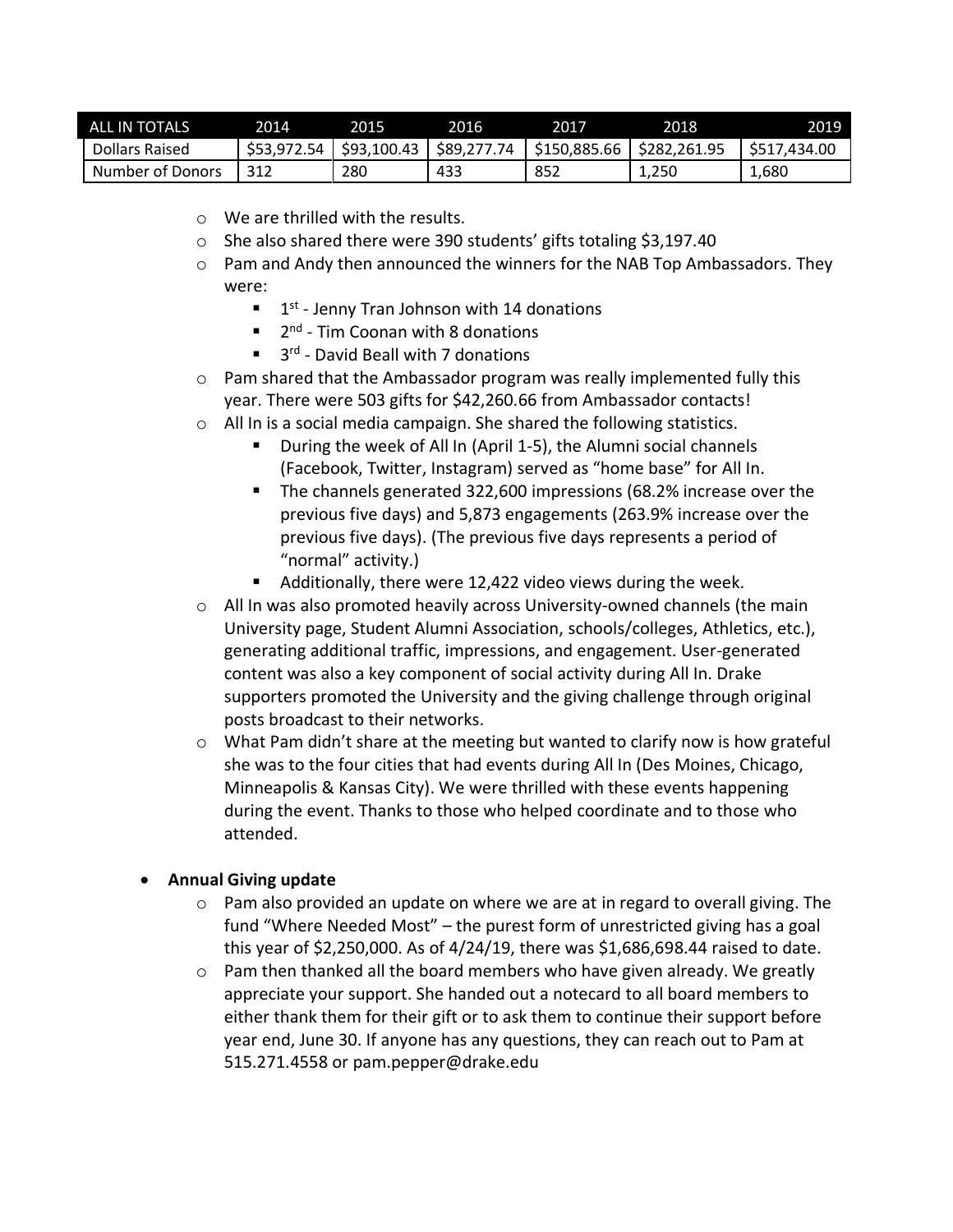## **Admissions Update – Anne Kremer, Dean of Admissions**

- Team has been utilizing prospective student engagement scores and data to really follow up with students to see what they need and ensure messaging has appropriately targeted them to meet them where they're at in the process.
- Team has utilized every Saturday or opportunity possible to meet students in their territories (academics too) and or host programs on campus. They even welcomed potential students to campus during Relays.
- Increase in National Alumni Scholar Commits, up by (130) to date
- Overall numbers continue to be strong and are well ahead of last year.
- The process does not end on May  $1<sup>st</sup>$ , the team will continue working on transfer students and late deposits while ensuring limited summer melt
- Appreciate those that hosted/attended Admitted Student parties in January/February. There were more held this year than ever before, and this continues to be a unique program and differentiator from other peer institutions.

#### **Committee Summer Planning/Next Steps**

• No committee report outs due to compressed schedule

#### **SAA Update – Lauren Kennon, Student Alumni Association President**

- Presentation Attached
- Introduced past SAA President Ashley Blazek
	- o Ashley thanked NAB for their support during her tenure
	- $\circ$  Ashley is graduating in May and has been selected as one a record (5) Fulbright Scholars from Drake. Ashley has been assigned as an English teaching assistantship in Malaysia for the 2019-2020 Academic Year.
	- o News Release: [https://news.drake.edu/2019/04/18/drake-university-produces](https://news.drake.edu/2019/04/18/drake-university-produces-five-fulbright-finalists-sets-new-university-record/)[five-fulbright-finalists-sets-new-university-record/](https://news.drake.edu/2019/04/18/drake-university-produces-five-fulbright-finalists-sets-new-university-record/)

#### **Closing Comments – John Miller**

- John made his final comments as NAB president; he will start his term as NAB Chair serving for two years on the Board of Trustees beginning in Fall 2019.
	- $\circ$  "It has been an honor to serve as NAB president the past 3yrs. I have been fortunate to work with strong leaders on the executive committee, a very engaged and active group of Board members, and dedicated team from Alumni Relations throughout this tenure. While one rarely completes all the ideas you hope to, we certainly have as a body set a good path for Martha and you to continue and further develop. We have seen Andy join as Director of Alumni Relations and in 2 short years has stabilized his group while also working thru natural transitions. The Alumni Relations team personnel have a deep love for this University that transcends across all they do. Their reward is not necessarily their pay but the growth they see in students and the successes of the many Alumni events they plan and oversee. So much they do is unnoticed because